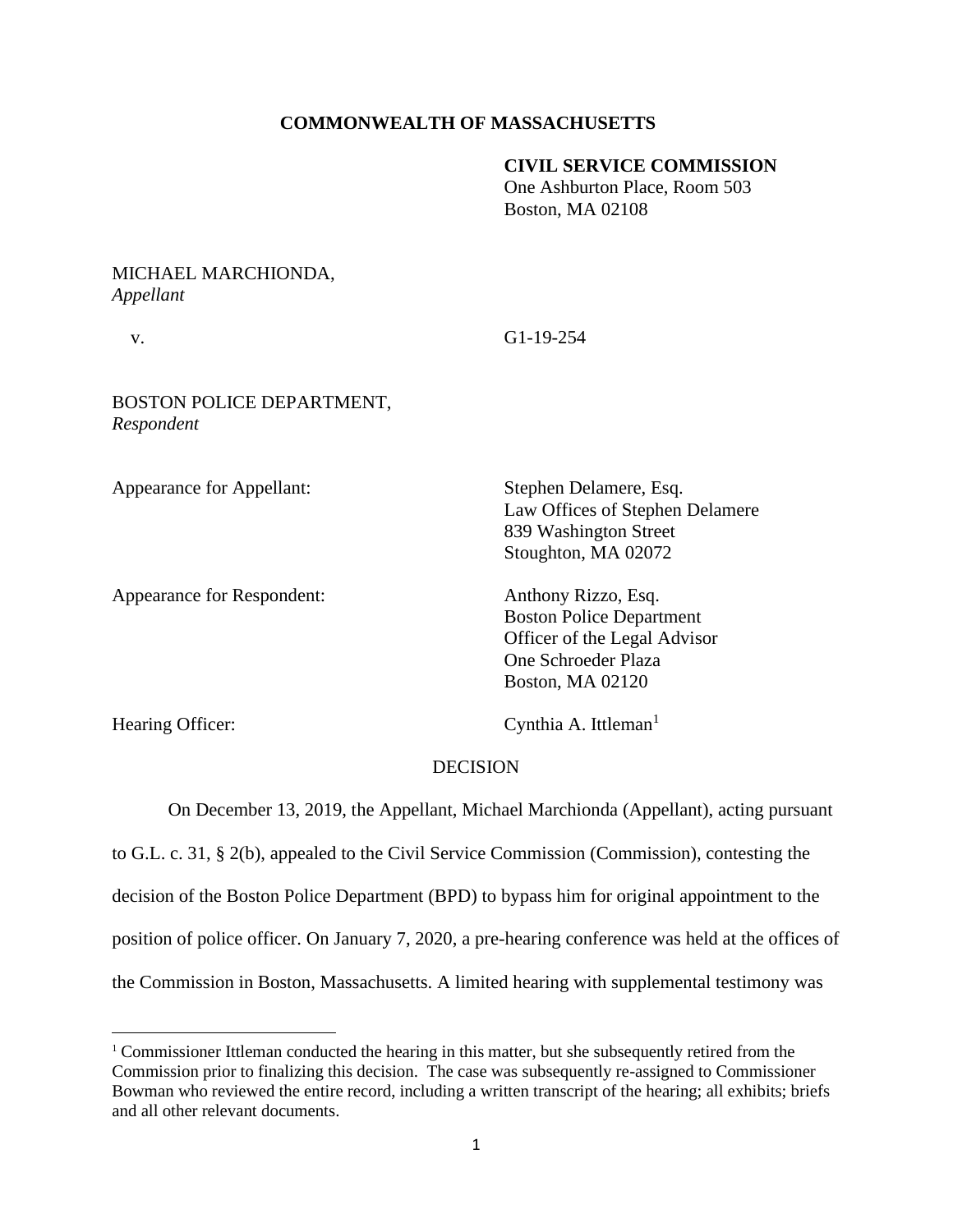held at the Commission on February 12, 2020.<sup>2</sup> The limited hearing with supplemental testimony was digitally recorded and both parties received a copy of the recording.<sup>3</sup> For reasons elaborated upon below, the Appellant's current appeal is *allowed*.

### **FINDINGS OF FACT:**

 The BPD bypassed the Appellant on two *prior* occasions for the same reasons that he was bypassed in this current appeal. A full hearing of his *first* bypass appeal (G1-17-187) was held on December 12, 2017 at the Commission's offices before Commissioner Ittleman. During the pendency of the Appellant's first bypass appeal, he was bypassed a second time for identical reasons by the BPD, which prompted a second appeal to the Commission. The second bypass appeal, docketed as G1-18-228, was later consolidated with G1-17-187. On August 15, 2019, the Commission denied Mr. Marchionda's first two bypass appeals. In November 2019, three months after the Commission's decision, the BPD bypassed the Appellant again for the same reasons presented to the Commission in the two prior appeals.

Commissioner Ittleman presided over a limited hearing regarding the instant appeal on February 12, 2020 at the Commission's offices. The parties agreed that the hearing of the Appellant's current bypass appeal would involve only: (1) the testimony of the Appellant regarding matters unfolding from December 2017 to the present with any related documents; (2) documents from the BPD— including, without limitation, the application, PCM, driver's history, criminal history, and credit history for the Appellant and the candidates who bypassed him in the current hiring cycle; but (3) no witnesses for the BPD; with post-hearing briefs to be filed by both parties.

<sup>2</sup> The Standard Adjudicatory Rules of Practice and Procedure, 801 CMR §§ 1.00, *et seq.*, apply to adjudications before the Commission with G.L. c. 31, or any Commission rules, taking precedence.

<sup>&</sup>lt;sup>3</sup> Subsequent to the full hearing, the Commission had a written transcript of the full hearing prepared.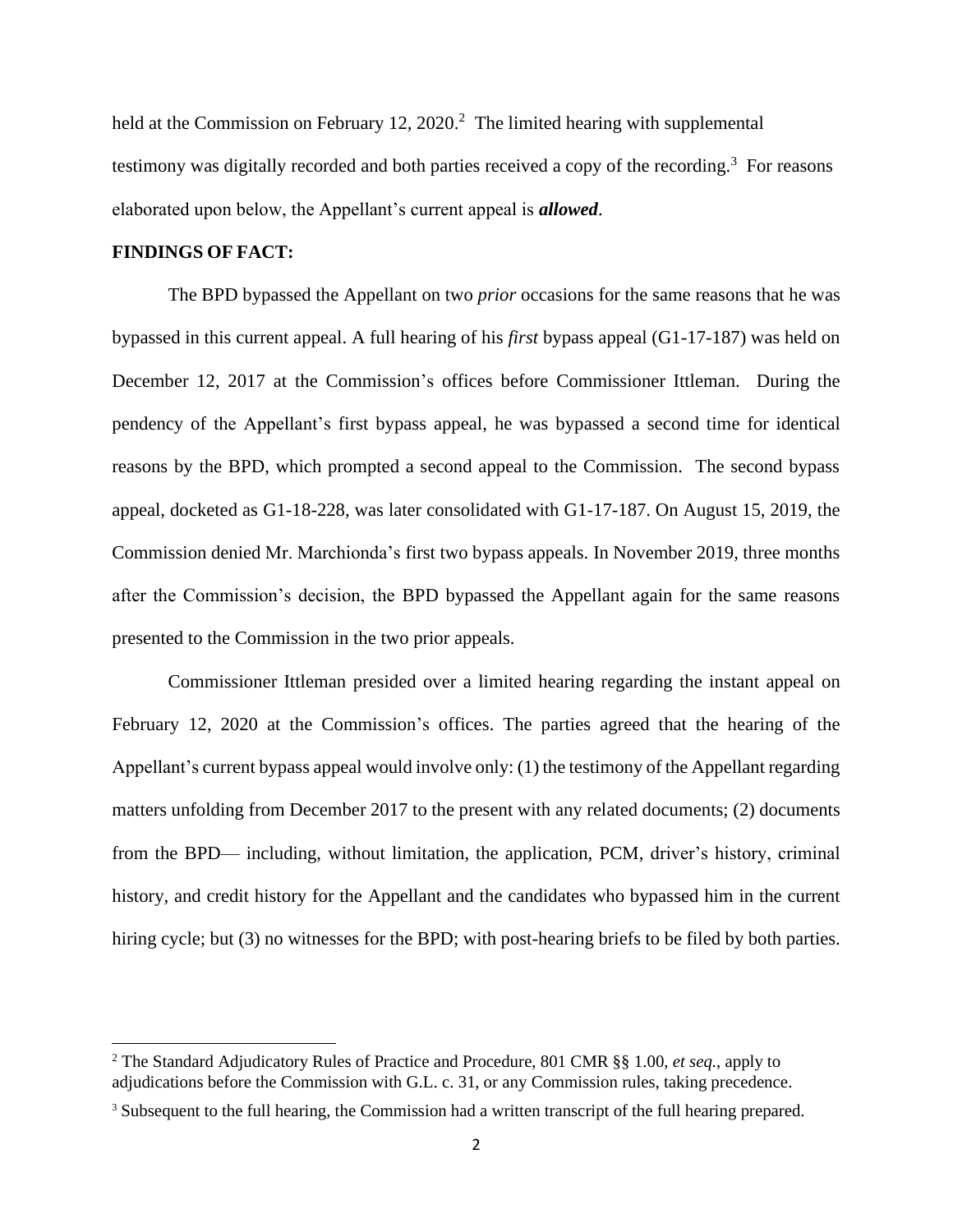The BPD entered 12 exhibits into evidence at the limited hearing, including the Commission's Decision in the Appellant's consolidated, prior bypass appeals. Based on the documents entered into evidence in this appeal, the findings of fact outlined in the Commission's 2019 decision, the supplemental testimony of the Appellant; and, after taking administrative notice of all matters filed in the case and pertinent statutes, regulations, case law and policies, and reasonable inferences therefrom, a preponderance of the evidence establishes the following findings of fact:

### *Background*

- 1. The Appellant has lived at his current Boston address since 2001. He graduated from high school in 2010, attended a Maine preparatory school in 2011-2012, and graduated from a New Hampshire college with a B.A. in Criminal Justice in 2016. (Ex. 1 and 12). He was recently engaged at the time of the 2019 hearing and had a newborn child. (2019 Testimony of Appellant).
- 2. The Appellant worked in security for a professional sports team in Boston for several years beginning in 2013. He would drive down from the New Hampshire college for games and then drive back after the game. (2017 Testimony of Appellant; Ex. 1 and 12).
- 3. Working for the professional sports team, the Appellant received training in screening fans, dealing with disorderly fans, looking for suspicious activity, breaking up physical altercations, and interacting with Boston Police. In his security work, the Appellant interacted with Boston Police, for example, when pre-entry screening of ticket holders indicated that a person carried a firearm. The Appellant also has experience writing reports pertaining to incidents of unruly fans and fights. The Appellant and other members of the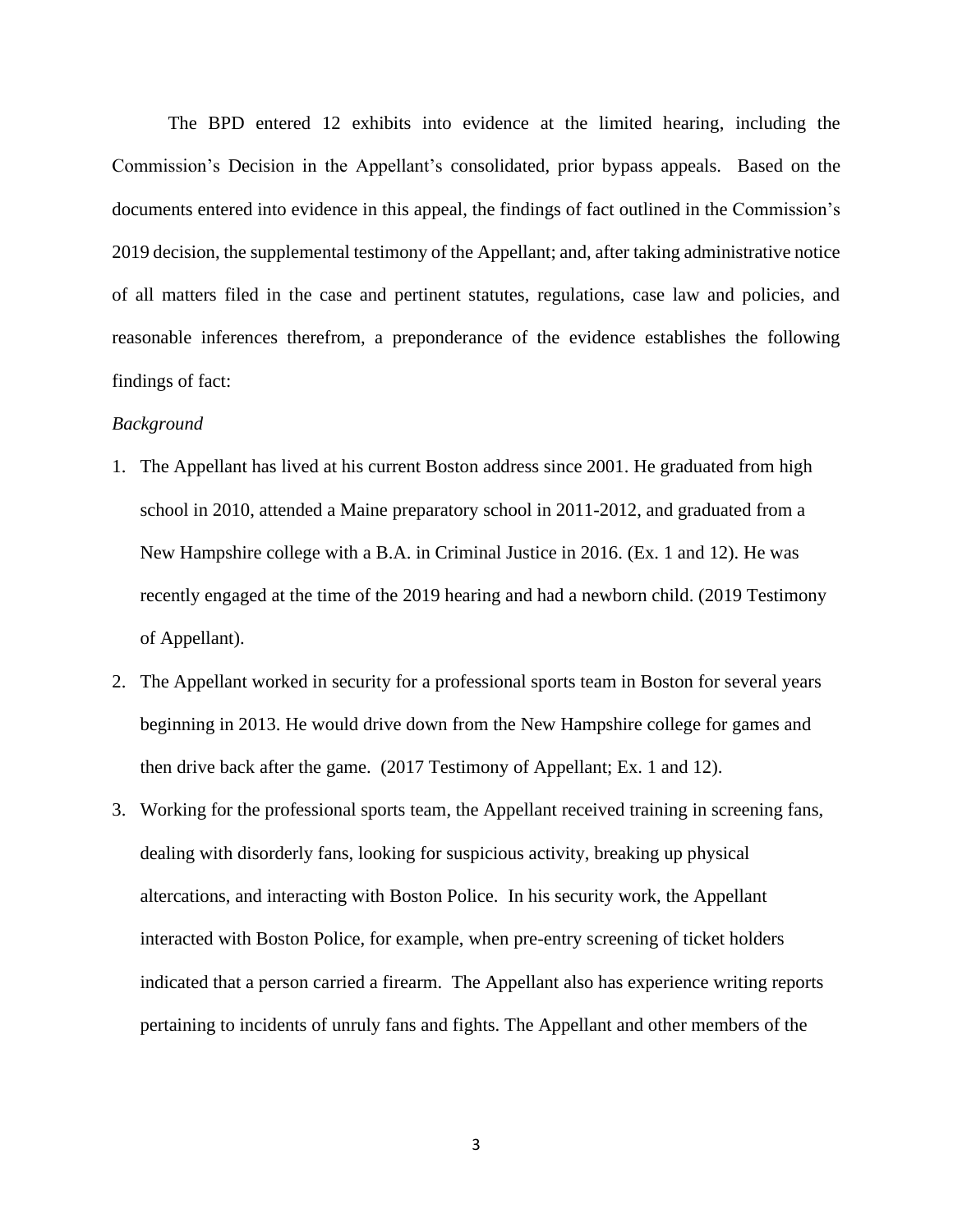team's private security staff received training from the Boston Police Bomb Squad. (2017 Testimony of Appellant; Ex. 12).

- 4. Since the fall of 2016, the Appellant has also worked as a security officer at a Boston hospital, where he has received training on de-escalating situations. In that capacity, the Appellant carries Narcan to allow him to respond to occasional overdoses at the hospital involving visitors. In addition, he is also required to deal with persons who may have to be restrained. If there are patients who have been involved in violent crimes, the Boston Police will provide information to hospital security so that security personnel can look out for possible repercussions or reprisals. At the hospital, the Appellant writes incidents reports and he is sometimes supervised by security personnel who are former police officers. (2017 Testimony of Appellant; Ex. 12).
- 5. The Appellant's hospital supervisor reports that the Appellant has volunteered for shifts when they were shorthanded and has mentored newer employees. He added that the Appellant stays calm in stressful situations such as patient restraint calls and enforcing the hospital access control policy and that the Appellant has had a calm and level-headed demeanor when dealing with stressful situations. (Ex. 12).
- 6. The Appellant worked the 3pm-11pm shift at the hospital as of the date of this bypass hearing. Since the first bypass appeal hearing, he has been trained as a dispatcher for the hospital and works for the bike patrol unit. As a member of the bike patrol unit, he frequently helps persons who are too hurt or ill to actually make it to the doors of the hospital. He encounters these persons as he patrols the entirety of the hospital grounds. He frequently deals with bike thefts and has had occasion to deal with shooting victims. (2019 Testimony of Appellant).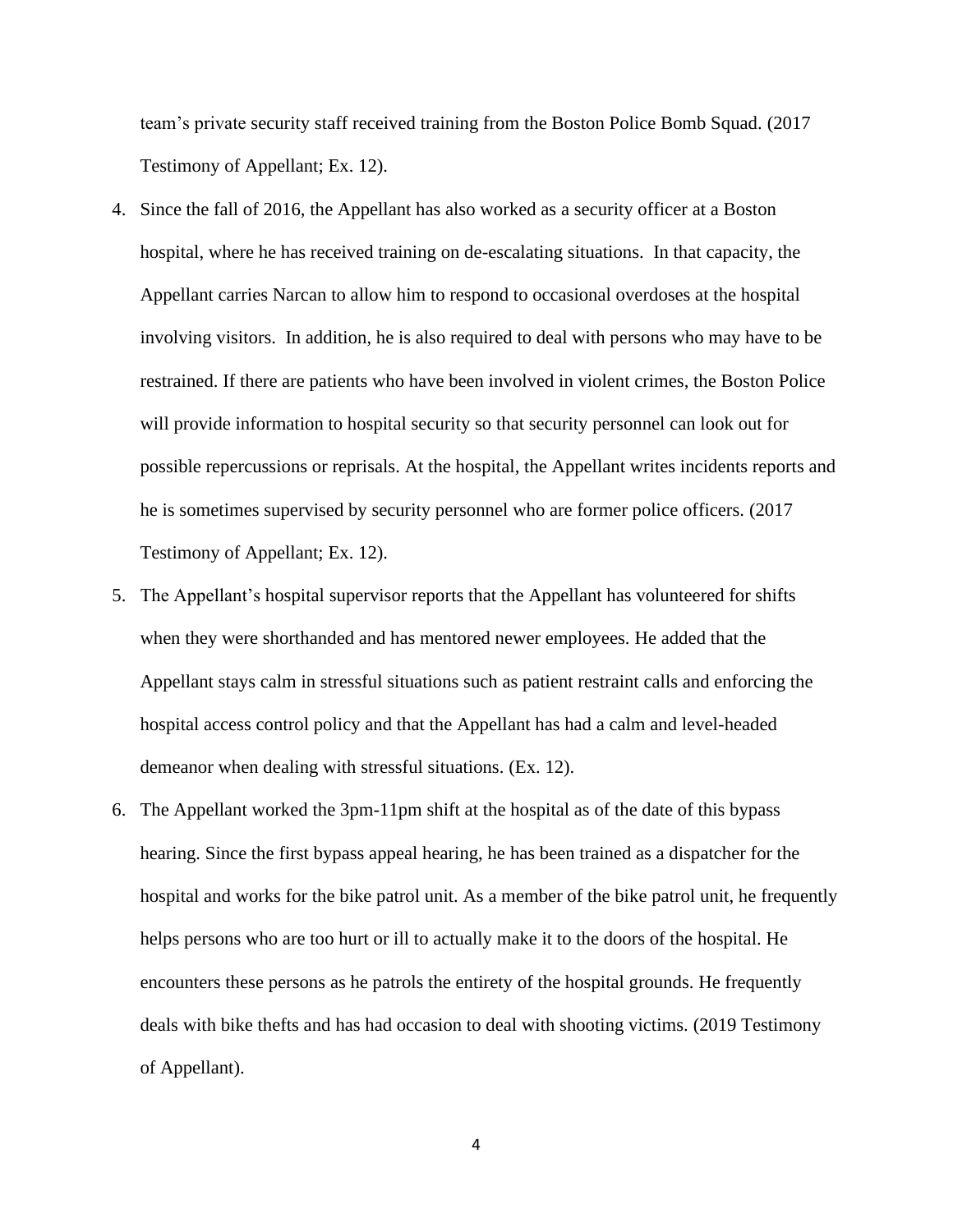- 7. Since his first appeal hearing, he has had continued de-escalation training, since he is an unarmed security officer at the hospital and it is imperative that the security officers have the ability to de-escalate hostile situations. (2019 Testimony of Appellant).
- 8. There is a Boston Police officer detailed at the hospital twenty-four hours a day, seven days a week. The Appellant works to assist the BPD Officer on duty. At the time of the hearing, the Appellant had recently been called into work by his supervisor to help assist with a shooting at the hospital. The initial contact with the shooter involved one of the Appellant's coworkers. The shooter arrived at the hospital and showed the security officer a gun. The security officer tried to talk to the individual and to calm him down before the individual left the scene. Thereafter, when the suspect was confronted by the Boston Police, the shooting occurred and a valet at the hospital was shot. The Appellant worked closely with the Boston Police that day to provide security at the crime scene. (2019 Testimony of Appellant).
- 9. As a security officer at the hospital, the Appellant continues to deal with persons with mental illness, hostile situations, and provides security to persons in the hospital suffering from gunshot wounds, sometimes because of gang shootings. (2019 Testimony of Appellant).
- 10. From the fall of 2016 to the spring of 2017, the Appellant was also a Head Hockey Coach in a training program. (Ex. 12).
- 11. The Appellant has received no discipline from the hospital or the professional sports team. (Resp. Ex. 12 and Testimony of Appellant).
- 12. The Appellant has excellent professional references and work history. (2017 Testimony of Rivers; Ex. 1 and 12). He also received positive reviews from his neighbors. (Ex. 1 and 12).
- 13. On or about March 25, 2017, the Appellant took and passed the police officer civil service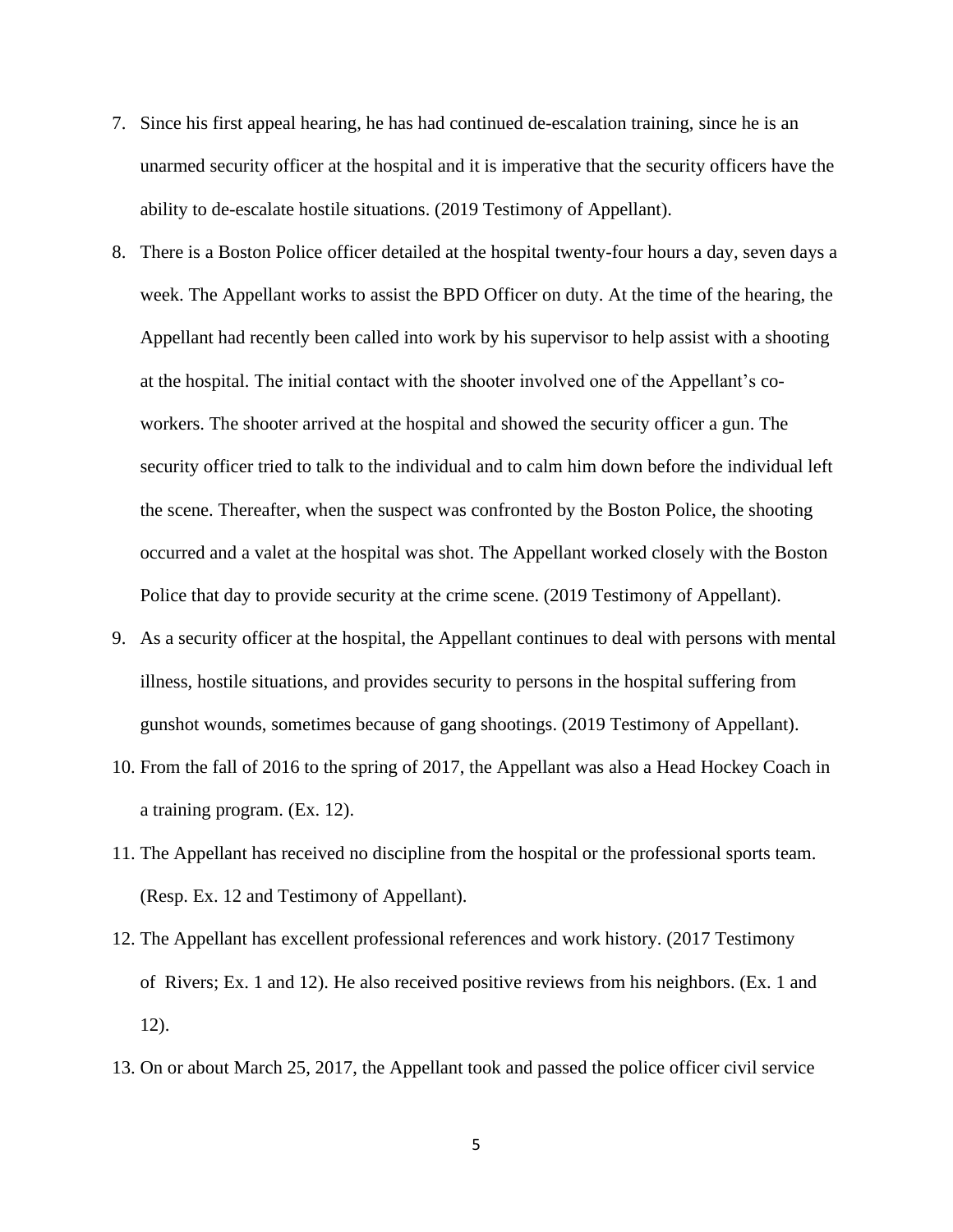exam. A number of candidates ranked lower than the Appellant on Certification 06203 were selected, bypassing the Appellant; actions the Appellant appealed in this case (G1-19- 254). (Stipulation).

- 14. The BPD bypassed the Appellant on November 22, 2019. In its bypass letter, the BPD indicated that it continued to have significant concerns with the Appellant's judgment and his untruthfulness. Within the letter, the BPD, similar to the two prior hiring cycles, detailed three incidents from his past involving the Waltham Police Department, the Merrimack College Police Department, and the Jaffrey, NH Police Department. (Ex. 11).
- 15. Det. Bryan Rivers conducted the Appellant's 2017 background investigation for the Recruit Investigations Unit (RIU) at the BPD in 2017. (2017 Testimony of Rivers; Ex. 12).
- 16. When the Appellant applied to the BPD again in 2018, Det. Karyn VanDyke conducted the Appellant's background investigation. (Ex. 12). The 2018 report of Det. VanDyke updated the 2017 investigation report of Det. Rivers but relied entirely on Det. Rivers' 2017 report with respect to the three above-referenced incidents. (Ex. 12).
- 17. When the Appellant applied to the BPD for the third time, Detective Bryan Rivers conducted the Appellant's background investigation again. Detective Rivers' report focused on the three incidents that were the subject of his two prior bypasses in 2017 and 2018. (Ex. 1 and 12).

#### *2009 Waltham Incident*

18. The 2009 Waltham incident occurred when the Appellant was in high school, 10 years before his most recent application to become a Boston Police Officer, which is the subject of this appeal. The incident involved motor vehicle vandalism that occurred during a house party attended by a number of teenagers, including the Appellant. This matter was found by the BPD as a result of an inter-police department name search that showed the Appellant was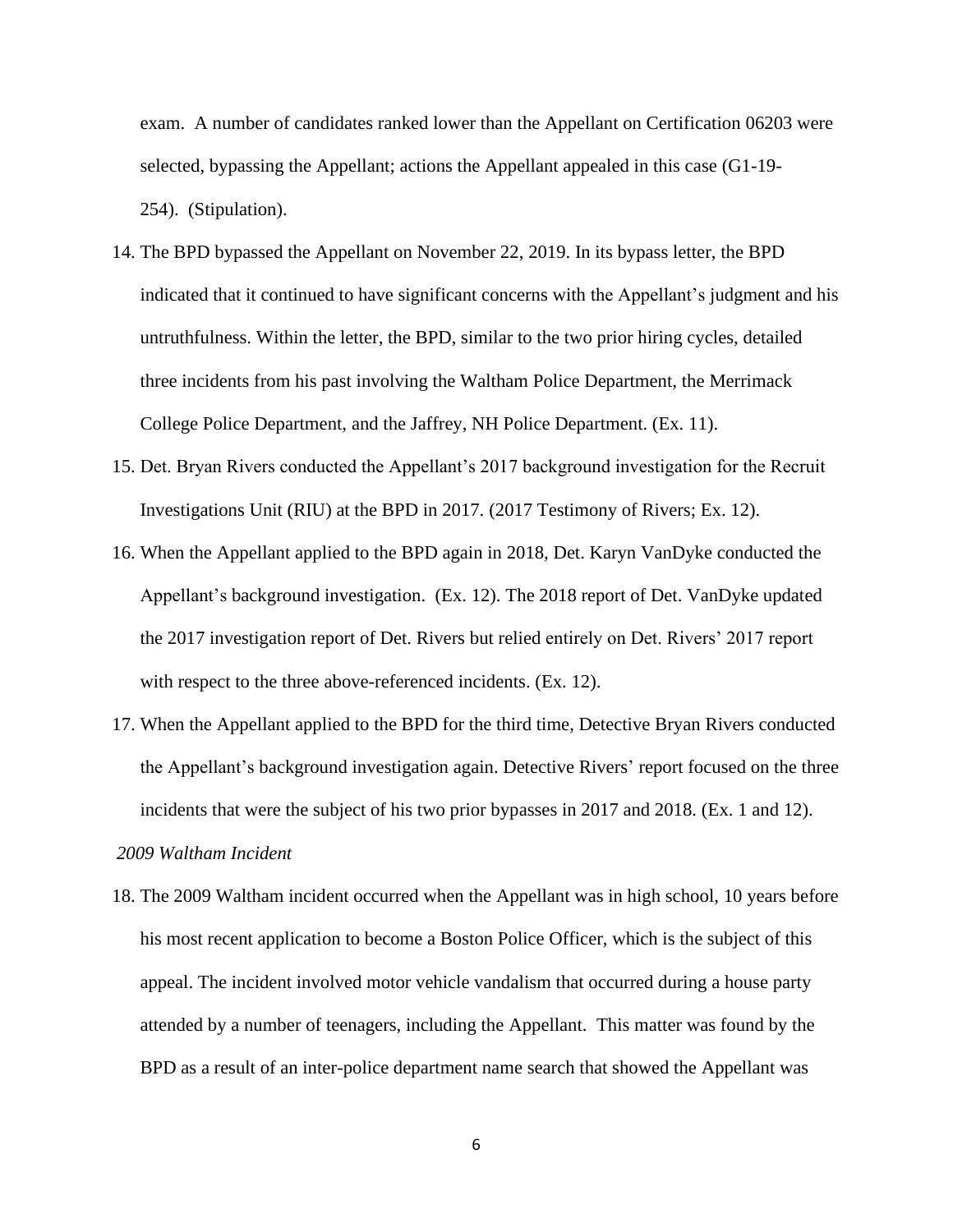interviewed; it was not part of a criminal record. (2017 Testimony of Rivers; Ex. 1, 4, 5, and 12).

- 19. The Appellant, as well as approximately nine other high schoolers at the party, were interviewed by Waltham Police concerning the vandalism. Initially, the Waltham Police believed that Mr. Marchionda knew who caused the vandalism. The Appellant and other teens at the party made various statements to the police at different times about who vandalized the car. (Ex. 1, 4, 5, and 12).
- 20. The Appellant knew that a friend of his at the party committed the vandalism and the Appellant tried to coax his friend to come forward, but his friend refused to do so. Thereafter, one of the other teens who had been at the party reported that the Appellant's friend was the person who allegedly vandalized the car and eventually confirmed the identity of this friend to a Waltham Police Officer. Subsequently, the Appellant spoke with the District Attorney's office to provide information regarding events at the party and the suspect. (2017 Testimony of Appellant; Ex. 1, 4, 5, and 12).
- 21. The Waltham Police Officer wrote in his report that the initial investigating officer reported that Mr. Marchionda had been untruthful. After further investigation by a second Waltham Police Officer and the Appellant's confirmation that he knew the person who allegedly vandalized the car, the second Officer wrote, in part, "[d]uring my phone conversations with Mr. Marchionda, I felt that he was genuinely upset about the incident and being truthful as to his own involvement. I also felt that he was torn between his friends and between assisting the innocent victim in this matter." Det. Rivers reviewed the Waltham police report and spoke to one of the two officers involved in the case and the teen who was eventually identified as the person who allegedly committed the vandalism. (Ex. 1, 4, 5, and 12).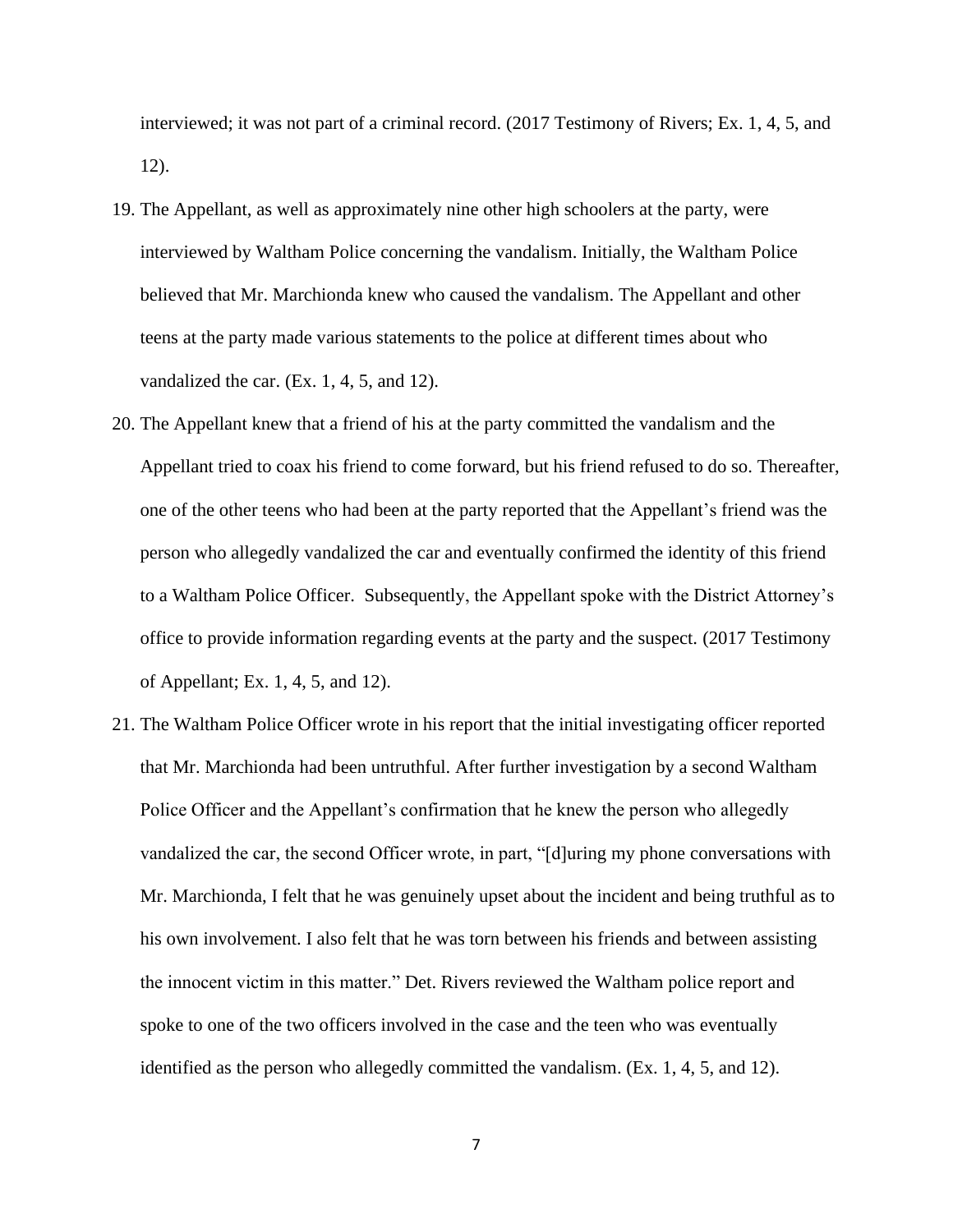#### *2011 Merrimack College Incident*

- 22. In 2011, when the Appellant was 19 years old and eight years prior to the Appellant's most recent application for Boston Police Officer in 2019, the Appellant attended a preparatory school in Maine. (Ex. 1, 2, 3, 12; 2017 Testimony of Appellant;).
- 23. One night in October 2011, the Appellant and two friends from the preparatory school went to Merrimack College (Merrimack) in North Andover to visit friends. (2017 Testimony of Appellant; Ex. 1, 2, 3, 12).
- 24. The Appellant had his father's car at the preparatory school. On the way to Merrimack, the Appellant and his friends obtained beer and brought it with them to Merrimack. One of the Appellant's friends volunteered to be the designated driver on the way back to the preparatory school. (2017 Testimony of Appellant; Ex. 1, 2, 3, and 12).
- 25. At some time while the Appellant and his friends were visiting Merrimack in the evening, they were in the car in the parking lot when they saw campus police officers. The Appellant's friend who was driving did not want to drive past the officers because there was beer in the car. They parked the car on campus, got out of the car and went to a dorm to visit friends there. (2017 Testimony of Appellant; Ex. 1, 2, 3, and 12).
- 26. The Merrimack campus police approached the car when they saw the car's parking lights had been left on. The officers saw beer in the vehicle and looked up the Appellant's name on the campus sign-in sheet. The campus police contacted the room the Appellant was visiting to have him come down. Thereafter, the officers saw the Appellant and his friends on campus and approached them. He and his friends ran away. (2017 Testimony of Appellant; Ex. 1, 2, 3, and 12).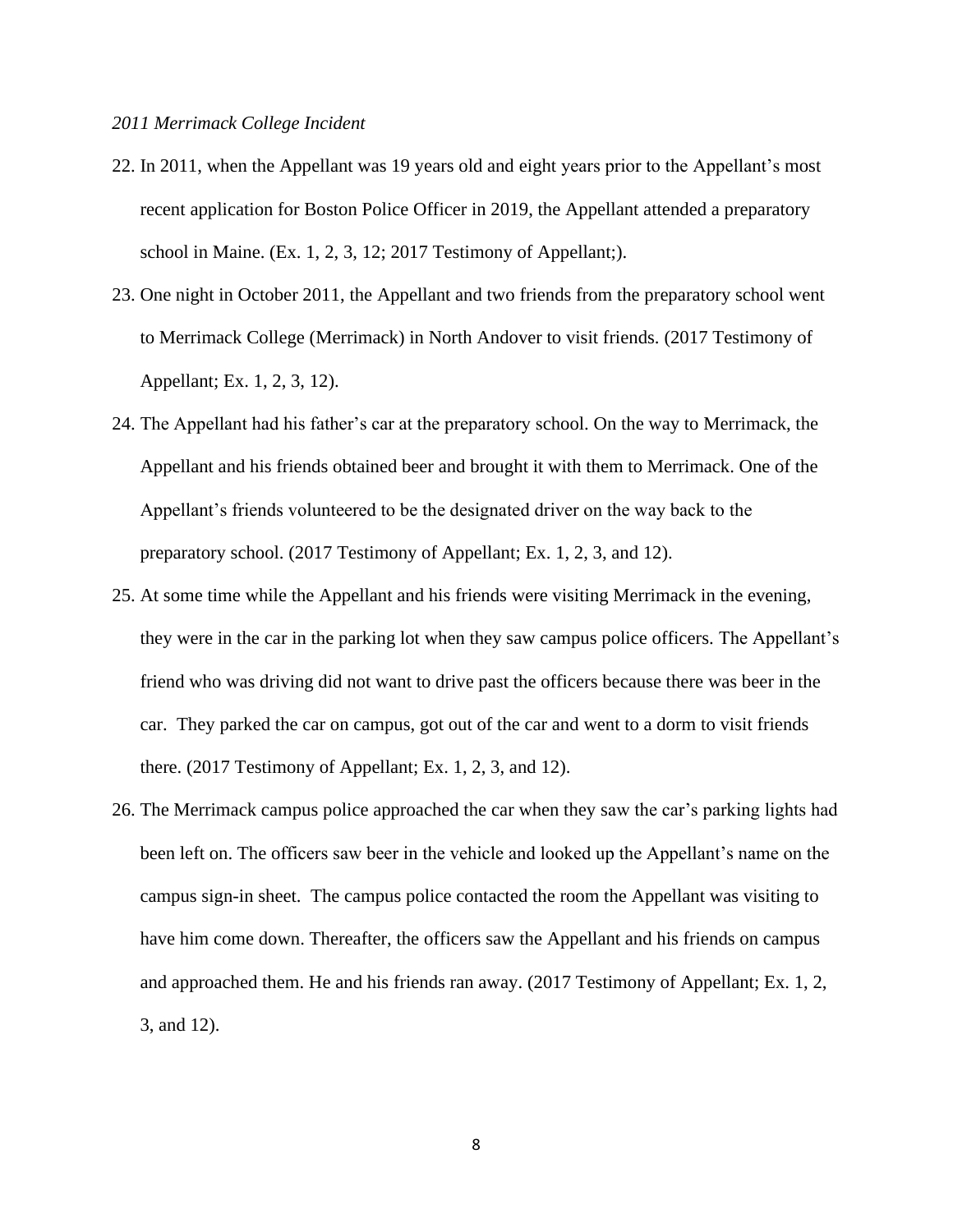- 27. The campus officers subsequently located the Appellant and his friends. The Appellant was intoxicated. The officers asked the Appellant if the car he had been in was his and if he had been driving it. The Appellant answered that his father had dropped him off at the college in the car. However, the officers noted that the Appellant had the car keys and he had signed into campus security when he and his friends arrived on campus. The officers asked the Appellant about the beer in the car and the Appellant initially denied having any knowledge about the beer. Asked again if there was beer in the car, the Appellant answered 'yes'. The officers handcuffed and arrested the Appellant as a Minor in Possession of Alcohol. (2017 Testimony of Appellant; Ex. 1, 2, 3, and 12).
- 28. The officers transported the Appellant to the North Andover Police Department for booking. During this transport, the Appellant stated that his father was a member of the Boston Police Department. While being booked at the North Andover Police Station, the Appellant was repeatedly asked if his father is a Boston Police Officer. A couple of times, the Appellant answered, "[k]ind of" or "[k]ind of, he knows the Commissioner". When asked if his father is a high-ranking Boston police official, the Appellant answered, "[k]ind of". (Ex. 1, 2, 3, and 12). The North Andover police researched online and found that the Appellant's father worked in maintenance for the Boston Police Department. (2017 Testimony of Appellant; Ex. 1, 2, 3, and 12).
- 29. The Appellant did not have a copy of the Merrimack campus police report prior to filling out his BPD employment application and stated that he did not vividly remember the incident. When the Appellant attempted to retrieve the report, he was unable to do so because the Merrimack campus police would not provide it to him even though he appeared in person to retrieve it as requested by Merrimack College. (2017 Testimony of Appellant; Ex. 12).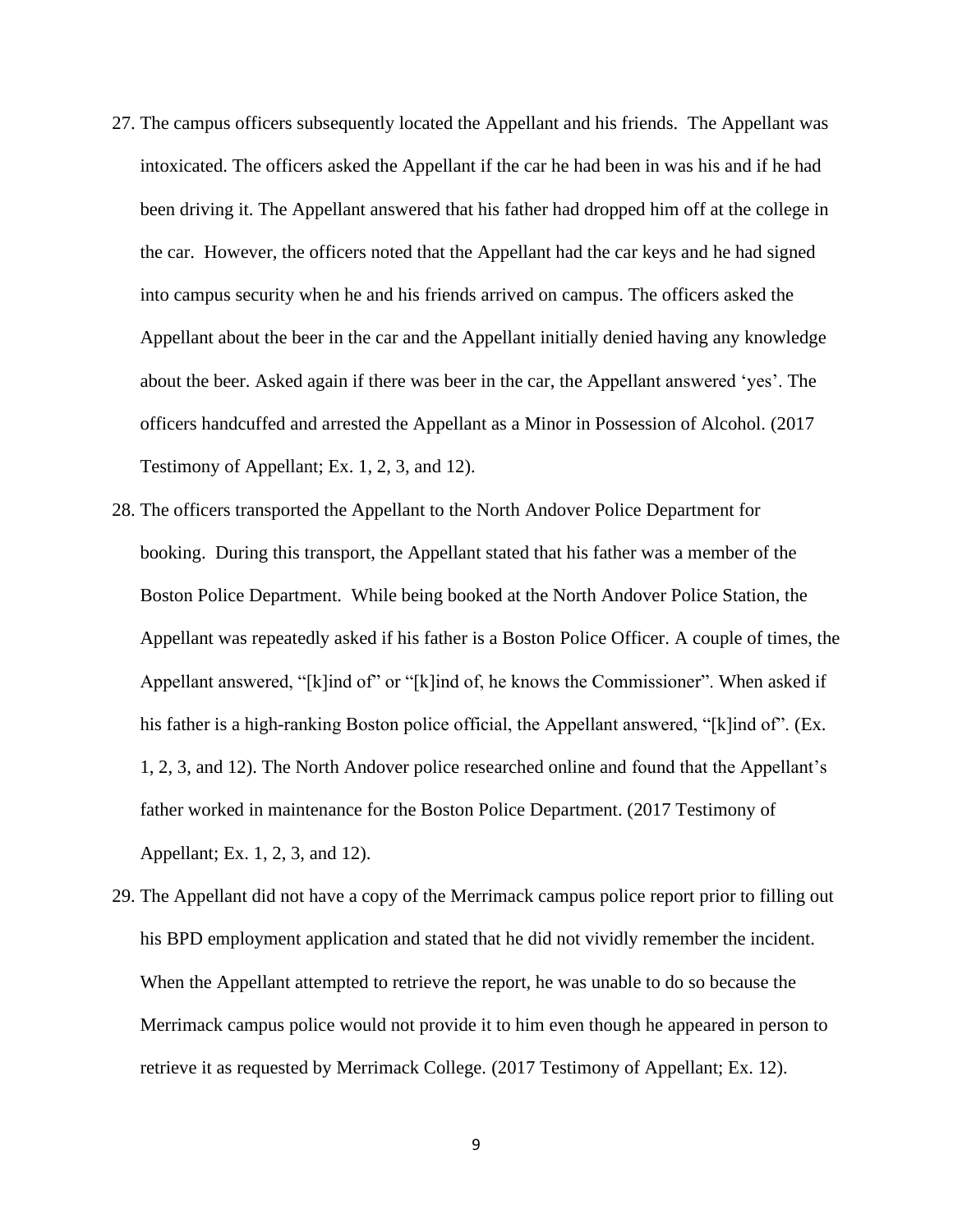30. The Appellant received Pre-Trial Probation for the Minor in Possession of Alcohol charge and the charge was dismissed six (6) months later. (2017 Testimony of Appellant; Ex. 1 and 12).

## *2014 New Hampshire Incident*

- 31. The Appellant attended a college in New Hampshire in 2013 2016, after preparatory school. While at the college, the Appellant was on the varsity Hockey Team. Early in 2014, the Appellant's girlfriend, Ms. M, came to visit him. The Appellant, Ms. M, and another couple went out to dinner at a nearby Pub/Restaurant. At or about this time in 2014, the Appellant was twenty-one years old and it was approximately five years prior to this most recent application to the Boston Police Department. (2017 Testimony of Appellant; Ex. 12).
- 32. On the way back to the college, the Appellant's vehicle was pulled over by a municipal New Hampshire police officer. The Appellant's girlfriend was the one who was driving because she had had the least number of drinks. (2017 Testimony of Appellant; 2017 Testimony of Ms. M and Mr. G; Ex. 6 and 12).
- 33. The Appellant asked the Officer why Ms. M was being pulled over. The Officer responded that she had crossed the white line on the road. The passengers denied that Ms. M had done so. (2017 Testimony of Appellant and Mr. G; Ex. 6 and 12).
- 34. Ms. M was taken out of the car, questioned, and arrested. The Appellant was told by the Officer that his car would be towed because neither he nor the other occupants were able to drive. The Appellant wanted to have someone pick up the car but his request was denied. (2017 Testimony of Appellant and Mr. G; Ex. 12).
- 35. The Appellant questioned the Officer about the stop and having his car towed and he was upset that Ms. M was being arrested. (2017 Testimony of Mr. G and Appellant; Ex. 12).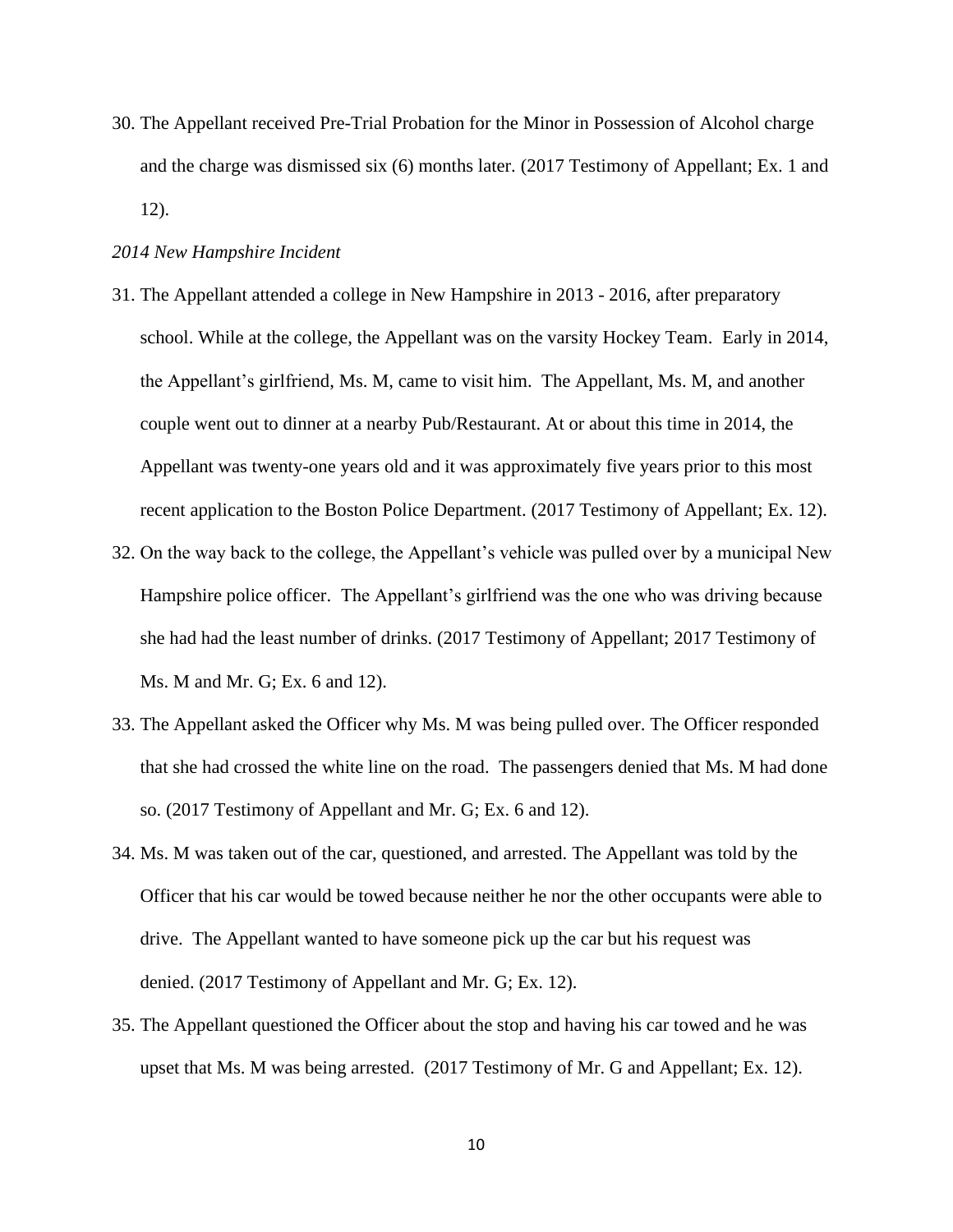- 36. The Officer's police report states that the Appellant was "verbally combative and belligerent" and that he was placed in handcuffs and transported to the Police Station in protective custody. (Ex. 12). Mr. G and his girlfriend were also handcuffed and transported back to the Police Station and put in protective custody. (2017 Testimony of Mr. G; Ex. 6 and 12).
- 37. At the Police Station, the Appellant and Mr. G were placed in the same cell and were given their cell phones to call someone to pick them up. When their ride came to pick them up, all of them, including Ms. M, were released. (2017 Testimony of Appellant and Mr. G; Ex. 6 and 12).
- 38. The report of the stop of Ms. M does not state the motor vehicle violation for which she was pulled over, nor does it indicate that the police officer conducted a field sobriety test or the results of such tests. (Ex. 6 and 12).
- 39. The Appellant was not charged with any crimes for his alleged behavior during Ms. M's stop. (Ex. 6 and 12; 2017 Testimony of Appellant and Rivers).
- 40. The charges against Ms. M were reduced to either a marked lanes violation or negligent operation. (Ex. 12; 2017 Testimony of Ms. M).
- 41. Det. Rivers spoke to the reporting New Hampshire municipal Officer involved in this stop. The Officer did not recall anything beyond what was in the report. (Ex. 12; 2017 Testimony of Rivers).

#### *BPD Roundtable and Interview*

42. The BPD conducts a roundtable discussion to review candidates' background investigation results. At the roundtable, the assigned background investigator presents his or her findings and it is determined if a candidate is to be bypassed, moved forward, or if a discretionary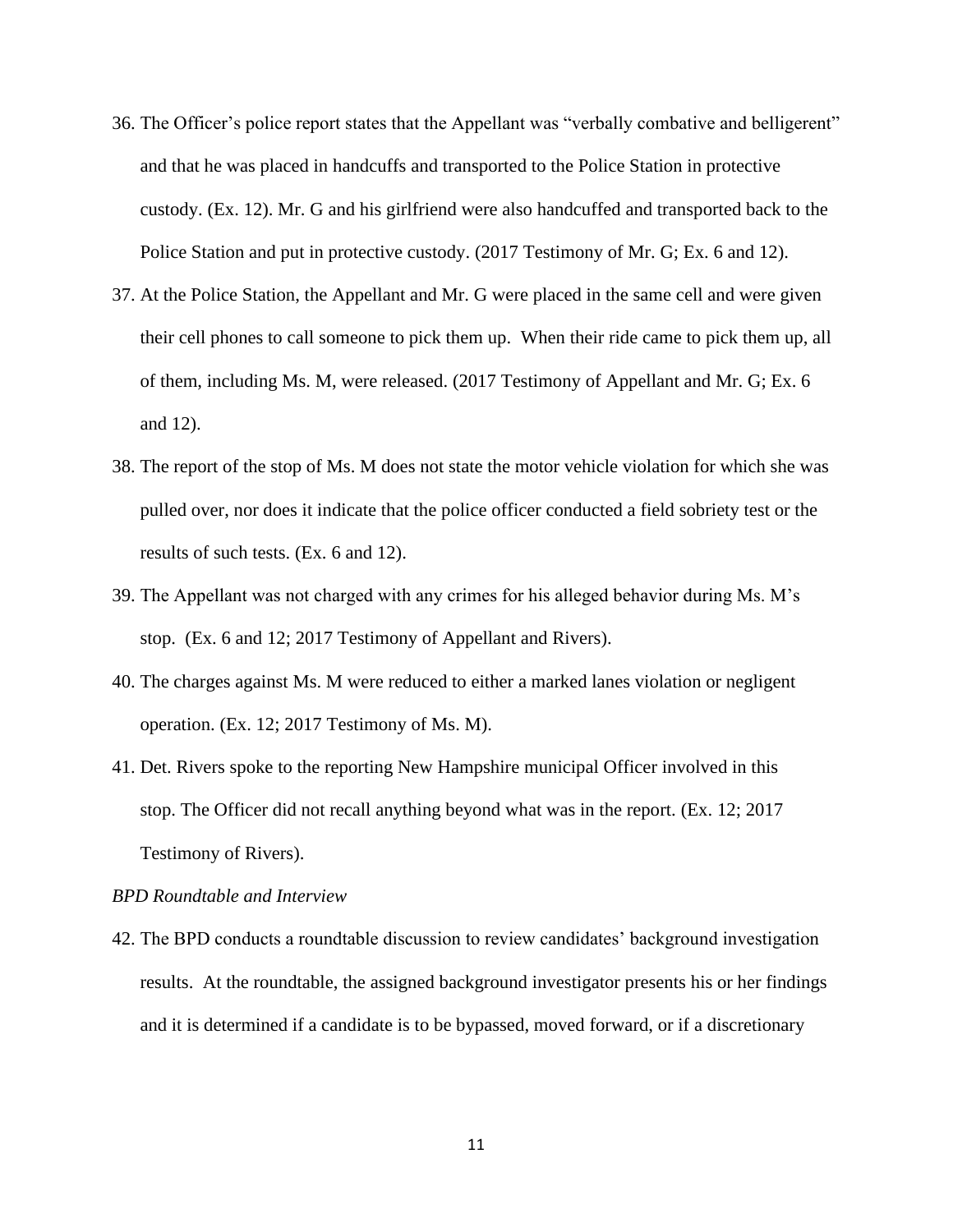interview is to be held for the candidate to ask about certain information in the candidate's background. (2017 Testimony of Driscoll).

- 43. At the Appellant's 2017 roundtable, the subject of his first bypass appeal, there were three concerns relating to poor judgment: 1) the Waltham incident where the Appellant was a possible witness and did not immediately provide his friend's name to the police; 2) the Merrimack College arrest for Minor in Possession of Alcohol and providing untruthful statements to police; and 3) the New Hampshire incident where the Appellant was taken into protective custody and was belligerent toward an officer. (Testimony of Driscoll)
- 44. Det. Rivers was present during the roundtable discussion relating to the Appellant's application. (2017 Testimony of Rivers). For the Appellant's 2018 application, Det. Karyn VanDyke was the investigator and she presented her report to the roundtable. (2017 Testimony of Driscoll; Ex. 12).
- 45. The members of the 2017 roundtable decided to give the Appellant a discretionary interview regarding the Appellant's 2017 application. (2017 Testimony of Driscoll; Ex. 9).
- 46. Any concern that the Respondent has about a candidate they are investigating would be raised during the discretionary interview. The reason for raising the issues of concern during the interview is so that the candidate can address such concerns. The persons conducting the discretionary interview would be aware of the issues of concern. (2017 Testimony of Driscoll).
- 47. Det. Rivers told the Appellant the subjects that he would be questioned about at the 2017 discretionary interview. (2017 Testimony of Rivers; Ex. 12).
- 48. Lt. McEachern, former head of the RIU, provided a summary of the Appellant's background for the discretionary interview. That summary contained inaccurate information relating to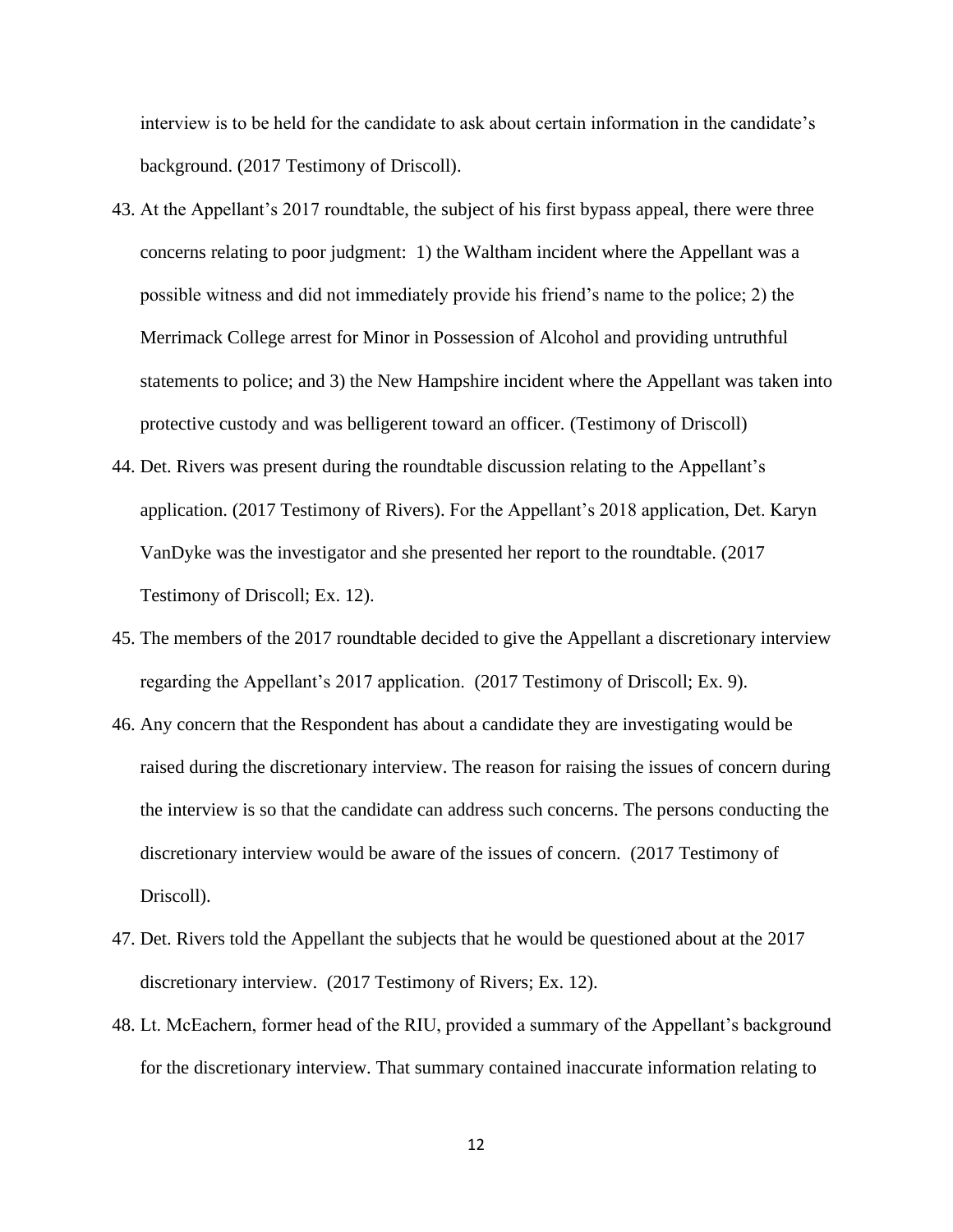the Appellant's NH incident. (Ex. 12). Specifically, Lt. McEachern erroneously stated in his report to Dep. Supt. Walcott that the New Hampshire incident involved the Appellant's arrest for purchasing alcohol for a minor when there is no indication that he was arrested and charged with purchasing alcohol for a minor. (2017 Testimony of Rivers; Ex. 9 and 12).

- 49. During the Appellant's 2017 discretionary interview, he was asked some questions about the Merrimack College incident. The Appellant stated that he was intoxicated at that time. However, the Appellant was not asked about statements that he made during this incident that his father was a Boston Police Officer, that his father had dropped him off at Merrimack College, and that he did not know about the beer in his car. (2017 Testimony of Appellant; Ex. 9 and 12).
- 50. At the 2017 discretionary interview, the Appellant was also asked some questions about the New Hampshire incident and he acknowledged that he could have used better judgment. He was not asked specifically what he said or did that led the police to handcuff him. (2017 Testimony of Appellant; Ex. 9 and12).
- 51. The Appellant was not asked about his statements to Waltham police about the identity of the person who reportedly vandalized a car. (Ex. 9 and12; 2017 Testimony of Appellant).
- 52. Ms. Driscoll and Dep. Supt. Walcott made the decision to bypass the Appellant in 2017. (2017 Testimony of Driscoll; Ex. 12). Ms. Driscoll drafted and signed the Appellant's 2017 bypass letter. (2017 Testimony of Driscoll; Ex. 12). Ms. Mary Flaherty, Deputy Director of Human Resources, signed the Appellant's 2018 bypass letter. (Ex. 12).
- 53. The Appellant has not had any further incidents since the 2017 bypass and no additional reasons for bypass have been provided by the BPD. (2019 Testimony of Appellant; Ex. 1, 11).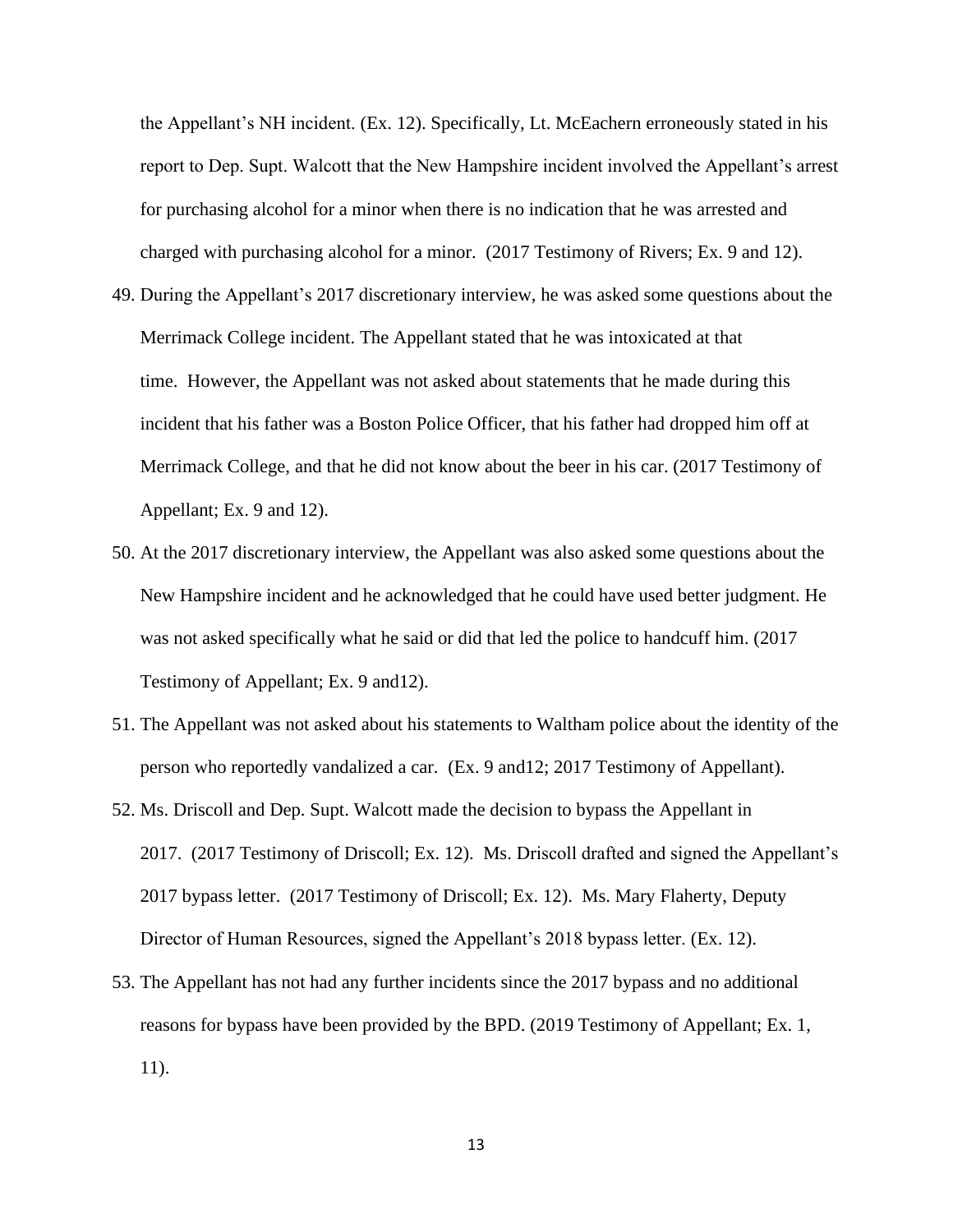54. The Respondent will consider candidates who have been convicted of driving under the influence of alcohol if the conviction is more than ten (10) years old because people can learn from their mistakes after the passage of time and they can overcome their prior mistakes. (2017 Testimony of Driscoll).

#### *Legal Standard*

The core mission of Massachusetts civil service law is to enforce "basic merit principles" for "recruiting, selecting and advancing of employees on the basis of their relative ability, knowledge and skills" and "assuring that all employees are protected against coercion for political purposes, and are protected from arbitrary and capricious actions." G.L. c. 31, § 1. *See, e.g.,* Massachusetts Ass'n of Minority Law Enforcement Officers v. Abban, 434 Mass. 256, 259 (2001); MacHenry v. Civil Serv. Comm'n, 40 Mass. App. Ct. 632, 635 (1995), *rev. den*., 423 Mass. 1106 (1996).

Original and promotional appointments of civil service employees are made from a list of candidates, called a "certification", wherein names are ranked in the order in which they appear on the applicable civil service "eligible list", using what is called the 2n+1 formula. G.L. c. 31, §§ 6 through 11, 16 through 27; Personnel Administration Rules, PAR.09. An appointing authority must provide specific, written reasons – positive or negative, or both -- consistent with basic merit principles – for bypassing a higher ranked candidate in favor of a lower ranked one. G.L. c. 31, § 27; PAR.08(4).

A person may appeal a bypass decision under G.L. c. 31, § 2(b) for de novo review by the Commission. The Commission's role is to determine whether the appointing authority has shown, by a preponderance of the evidence, that it has "reasonable justification" for the bypass after an "impartial and reasonably thorough review" of the relevant background and qualifications bearing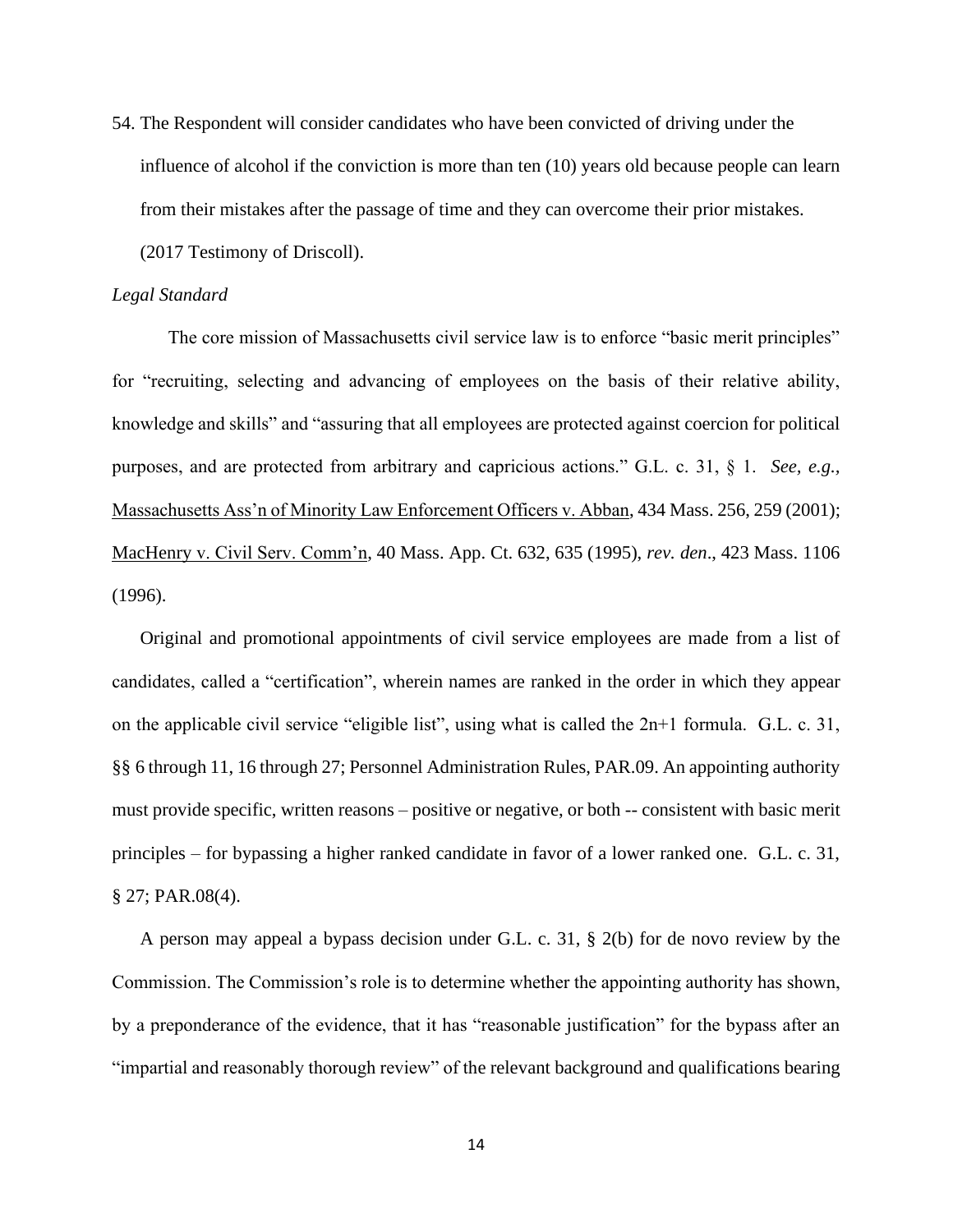on the candidate's present fitness to perform the duties of the position. Boston Police Dep't v. Civil Service Comm'n, 483 Mass. 461, 474-78 (2019); Police Dep't of Boston v. Kavaleski, 463 Mass. 680, 688-89 (2012); Beverly v. Civil Service Comm'n, 78 Mass. App. Ct. 182, 187 (2010); Leominster v. Stratton, 58 Mass. App. Ct. 726, 727-28 (2003).

"Reasonable justification . . . means 'done upon adequate reasons sufficiently supported by credible evidence, when weighed by an unprejudiced mind, guided by common sense and by correct rules of law'". Brackett v. Civil Service Comm'n, 447 Mass. 233, 243 (2006); Commissioners of Civil Service v. Municipal Ct., 359 Mass. 211, 214 (1971) and cases cited. *See also* Mayor of Revere v. Civil Service Comm'n, 31 Mass. App. Ct. 315, 321 (1991) (bypass reasons "more probably than not sound and sufficient").

The governing statute, G.L. c. 31, gives the Commission's de novo review "broad scope to evaluate the legal basis of the appointing authority's action" and it is not necessary that the Commission find that the appointing authority acted "arbitrarily and capriciously." City of Cambridge v. Civil Service Comm'n, 43 Mass. App. Ct. 300, 303-305, *rev. den*., 428 Mass. 1102 (1997). The commission ". . . cannot substitute its judgment about a *valid* exercise of *discretion based on merit or policy considerations* by an appointing authority" but, when there are *"overtones of political control or objectives unrelated to merit standards or neutrally applied public policy*, then the occasion is appropriate for intervention by the commission." Id. (*emphasis added*). *See also* Town of Brookline v. Alston, 487 Mass. 278 (2021) (analyzing broad scope of the Commission's jurisdiction to enforce basic merit principles under civil service law).

 Law enforcement officers are vested with considerable power and discretion and must be held to a high standard of conduct:

Police officers are not drafted into public service; rather they compete for their positions. In accepting employment by the public, they implicitly agree that they will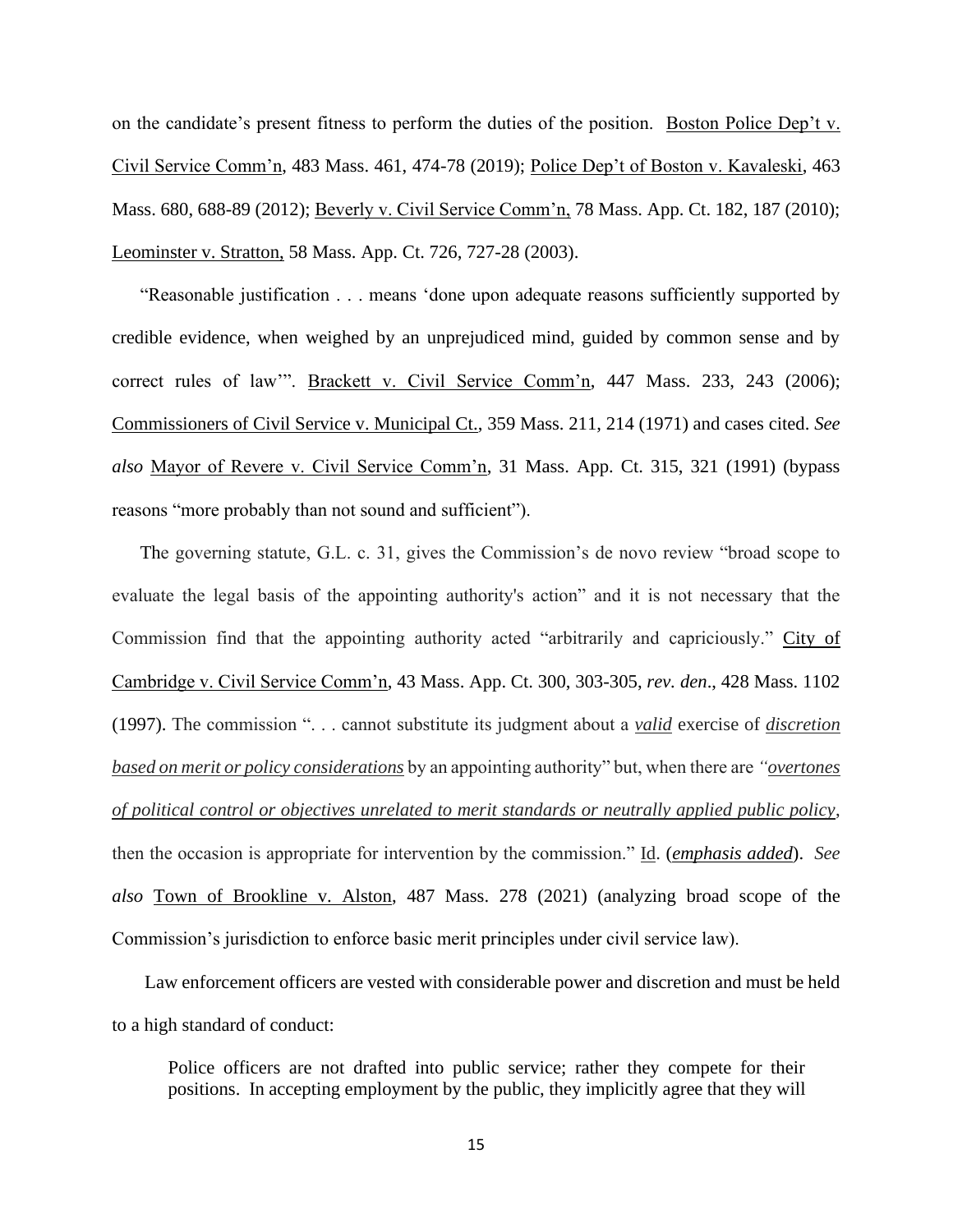not engage in conduct which calls into question their ability and fitness to perform their official responsibilities.

Police Comm'r v. Civil Service Comm'n, 22 Mass. App. Ct. 364, 371, *rev. den*. 398 Mass. 1103 (1986). This Commission generally owes substantial deference to a police department's decision making, particularly when it comes to hiring police officers. Bos. Police Dep't v. Civ. Serv. Comm'n, 483 Mass. 461, 462 (2019) (citing Cambridge v. Civil Serv. Comm'n, 43 Mass. App. Ct. at 304-305).

#### *Analysis*

When issuing its last decision to uphold the BPD's prior bypasses of the Appellant, the Commission stated in relevant part that " … perhaps with the passage of time, continued successful employment experience and no further negative interactions with police, the Appellant's chances of being given a conditional offer of employment will improve", a conclusion consistent with other prior Commission decisions which have stated in part: " … In order for an appointing authority to rely on a record of prior misconduct as the grounds for bypassing a candidate, there must be a sufficient nexus between the *prior* misconduct and the candidate's *[c](https://research.socialaw.com/document.php?id=csc:csc20a-36&type=hitlist&num=1#hit7)urrent* ability to perform the duties of the position to which he seeks appointment." (Kodhimaj v. Department of Correction, 32 MCSR 377 (2019)).

Particularly with the additional passage of time that occurred here, the BPD has failed to show that there is a sufficient nexus between three prior incidents of alleged misconduct, two of which occurred when the Appellant was a *teenager* (age 16 and 19), and his current ability to perform the duties and responsibilities of a Boston police officer. The most glaring example of this is the incident which occurred when the Appellant was 16 years old. As a junior in *high school*, the Appellant was attending a party in which a car was vandalized. Numerous teenagers present apparently gave conflicting accounts of who may be responsible. In the end, according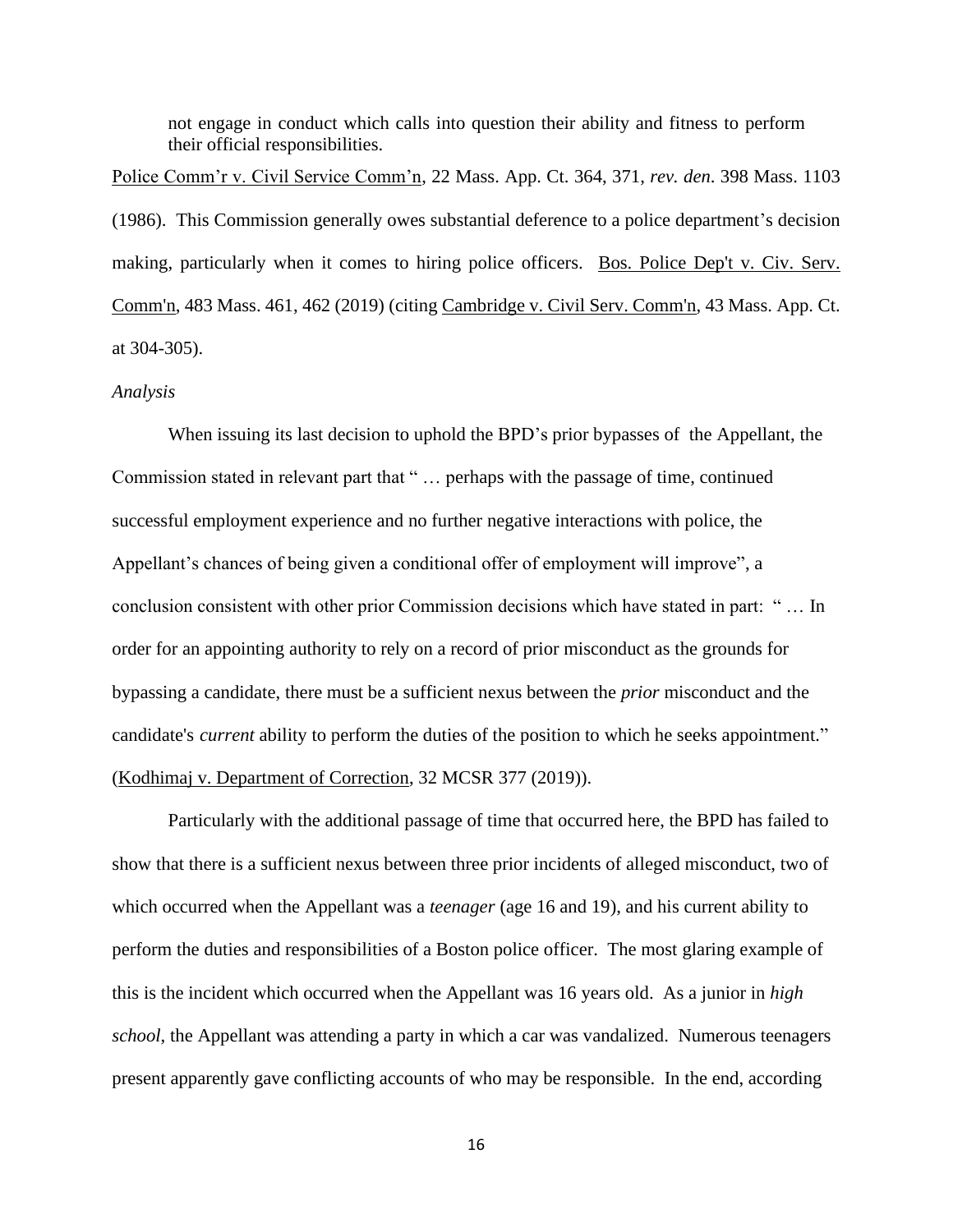to a police officer on the scene, the Appellant ultimately identified who was responsible and was described by the police officer as being sincerely torn between implicating a friend and the fact that a person's vehicle had been vandalized.

The second incident as a teenager occurred approximately eight years prior to the Appellant's application to the Boston Police Department. While visiting friends, he was, according to campus police reports, found to be intoxicated and a minor in possession of alcohol, for which he ultimately received pre-trial probation, after which the criminal charges were dismissed. The Appellant, whose father is apparently a longtime maintenance supervisor for the BPD, made the regrettable mistake of referencing his father's employment with the BPD. The record does not, however, sufficiently establish whether the Appellant falsely identified his father as a Boston police officer.

The third and final incident occurred eight years ago when the Appellant was in college and was the passenger in a vehicle being driven by his then-girlfriend. After the girlfriend was pulled over for an alleged marked lane violation and told that the car would be towed, the Appellant purportedly became "belligerent". When contacted years later, the officer who made those observations had no independent recollection of the incident beyond what was in the report and no criminal charges were ever filed against the Appellant or his girlfriend.

Since this most recent "incident", the Appellant has, for several *years*, been employed as a security officer, first for a Boston professional sports team and, most recently, for a large Boston hospital. His current and prior supervisors, along with neighbors and references interviewed by BPD investigators, consistently describe the Appellant, who was recently engaged and became a father, as a mature and dependable person who would be a valuable addition to the Boston Police Department.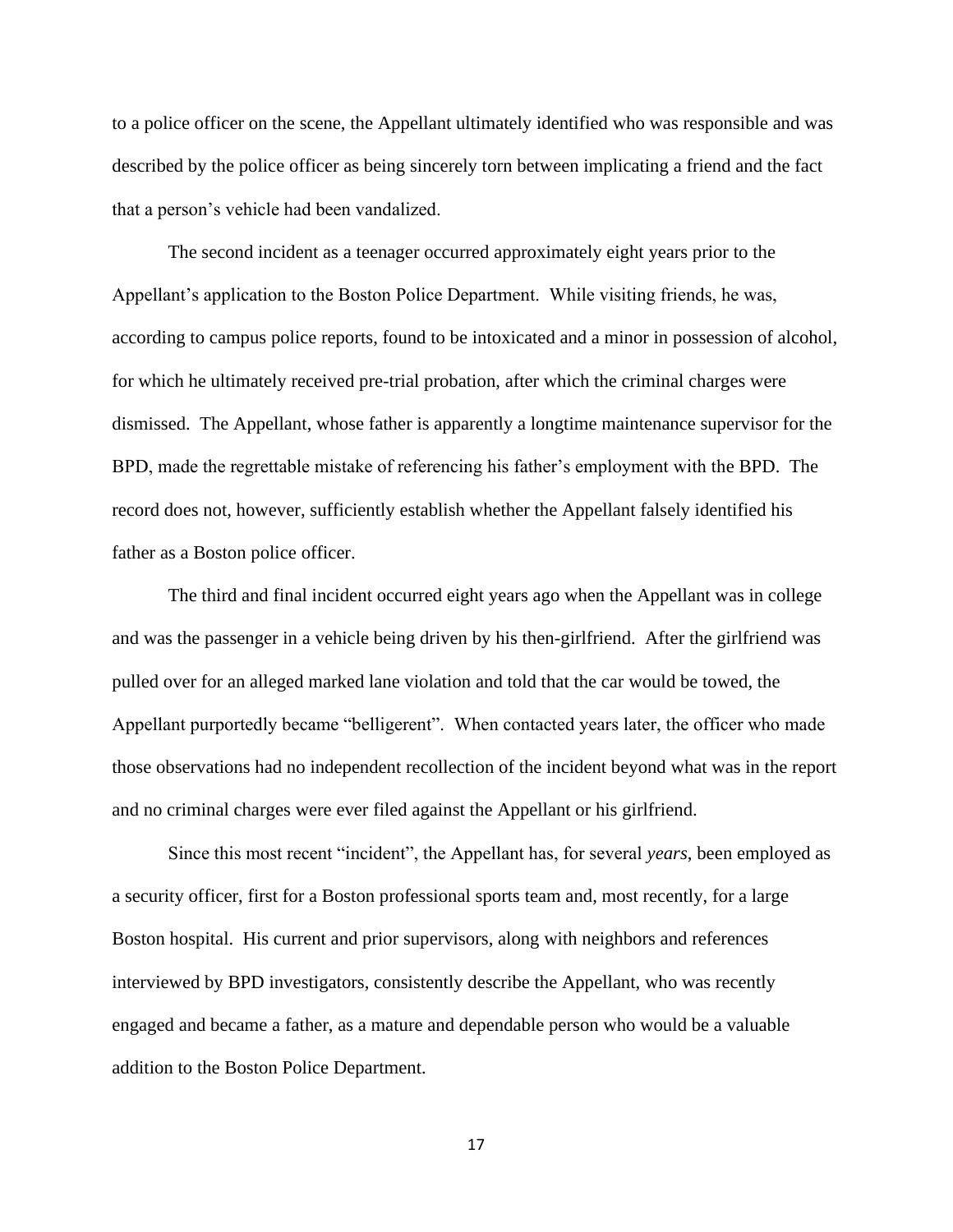In short, the BPD has failed to show that the three incidents examined by its investigators, two of which occurred when the Appellant was a teenager, and one of which arguably showed evidence of a 16-year-old ultimately making a *good* judgement call, are valid reasons for bypassing the Appellant for appointment as a Boston police officer several years later. It is the BPD's burden to establish reasonable justification for a *third* bypass on the same facts by a preponderance of the evidence. BPD v. CSC, *supra*, 483 Mass. at 469. Although this Commission owes significant deference to the department's personnel decisions, especially with regard to hiring police officers, we "nevertheless [are] bound to reverse a bypass decision when the department fails to meet its burden of proof of demonstrating reasonable justification for the bypass by a preponderance of the evidence." Id.

Here, the BPD did not prove that the Appellant ultimately acted dishonestly as a 16-yearold in conjunction with the motor vehicle vandalism incident; rather, the evidence of record shows that he cooperated with the police and the District Attorney's Office and was truthful as to his own involvement. Although the Appellant initially equivocated with college police during the 2011 Merrimack College incident, the BPD failed to prove that he was dishonest subsequently about what transpired that evening. Importantly, unlike the bypassed police candidate in Cambridge v. Civil Serv. Comm'n, *supra*, there is no proof that this Appellant has ever lied in a formal setting. Finally, the BPD failed to prove that the Appellant did anything more than "mouth off" to a New Hampshire police officer as a 21-year-old when his girlfriend was arrested for possibly impaired or careless driving (even though she was not actually tested for drunk driving) and the police ordered the car towed. Viewed in light of the many police bypass cases this Commission has adjudicated over the years, these relatively innocuous incidents, now 8 to 13 years ago, should not be relied upon in perpetuity to disqualify an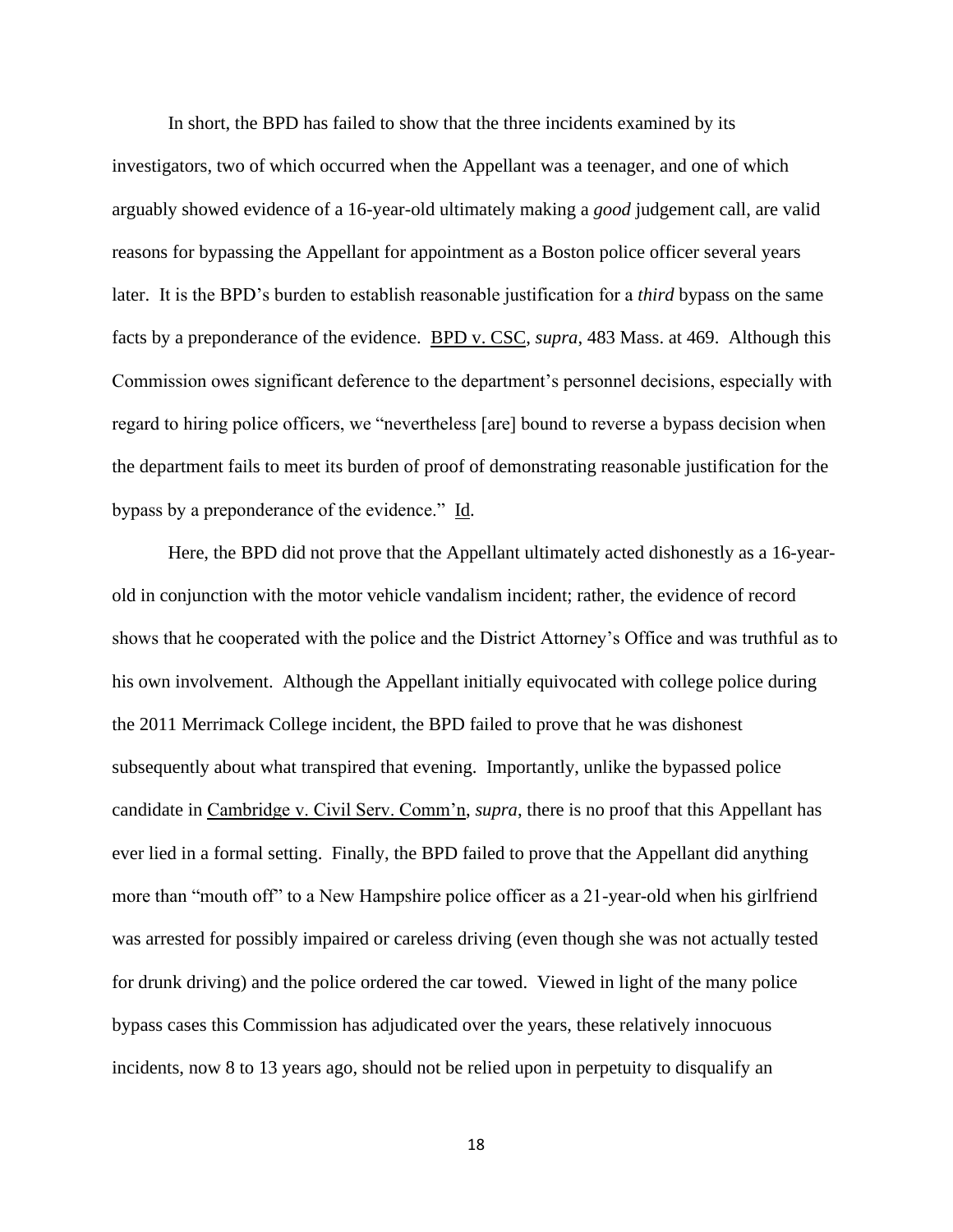otherwise well-suited candidate. After two prior bypasses, repeated reliance on the same stale incidents loses force as "a valid exercise of discretion based on merit or policy considerations." Cambridge v. Civil Serv. Comm'n, *supra*, 43 Mass. App. Ct. at 304.

Moreover, "in determining whether an appointing authority's decision to bypass is justified, the [C]ommission's primary concern is to ensure that the [appointing authority's] action comports with '[b]asic merit principles' as defined in G.L. c. 31, § 1." Sherman v. Town of Randolph, 472 Mass. 802, 810 (2015). "Basic merit principles" is defined in section 1 of the civil service laws as, among other things, "recruiting, selecting and advancing of employees on the basis of their *relative* ability, knowledge and skills[.]" G.L. c. 31, § 1 (emphasis supplied). Here the record evidence demonstrates not only that this Appellant has been bypassed multiple times in favor of candidates who scored less well on the civil service entrance examination administered on behalf of the BPD, but numerous *selected* candidates have displayed instances of alcohol abuse, poor judgment, and absence of complete candor in *their* pasts. I conclude on the basis of this record that the BPD's most recent bypass of the Appellant does not comport with basic merit principles.

For these reasons, the Appellant's appeal is *allowed* and the Commission, pursuant to Chapter 310 of the Acts of 1993, is ordering the following relief that will afford the Appellant one additional opportunity for consideration for appointment:

- 1. HRD shall place the name of the Appellant at the top of future certifications issued to the BPD for original appointment as a Boston police officer until the Appellant has been appointed or bypassed.
- 2. The BPD may not rely exclusively on the reasons cited in the prior bypasses when considering the Appellant's future application for employment.